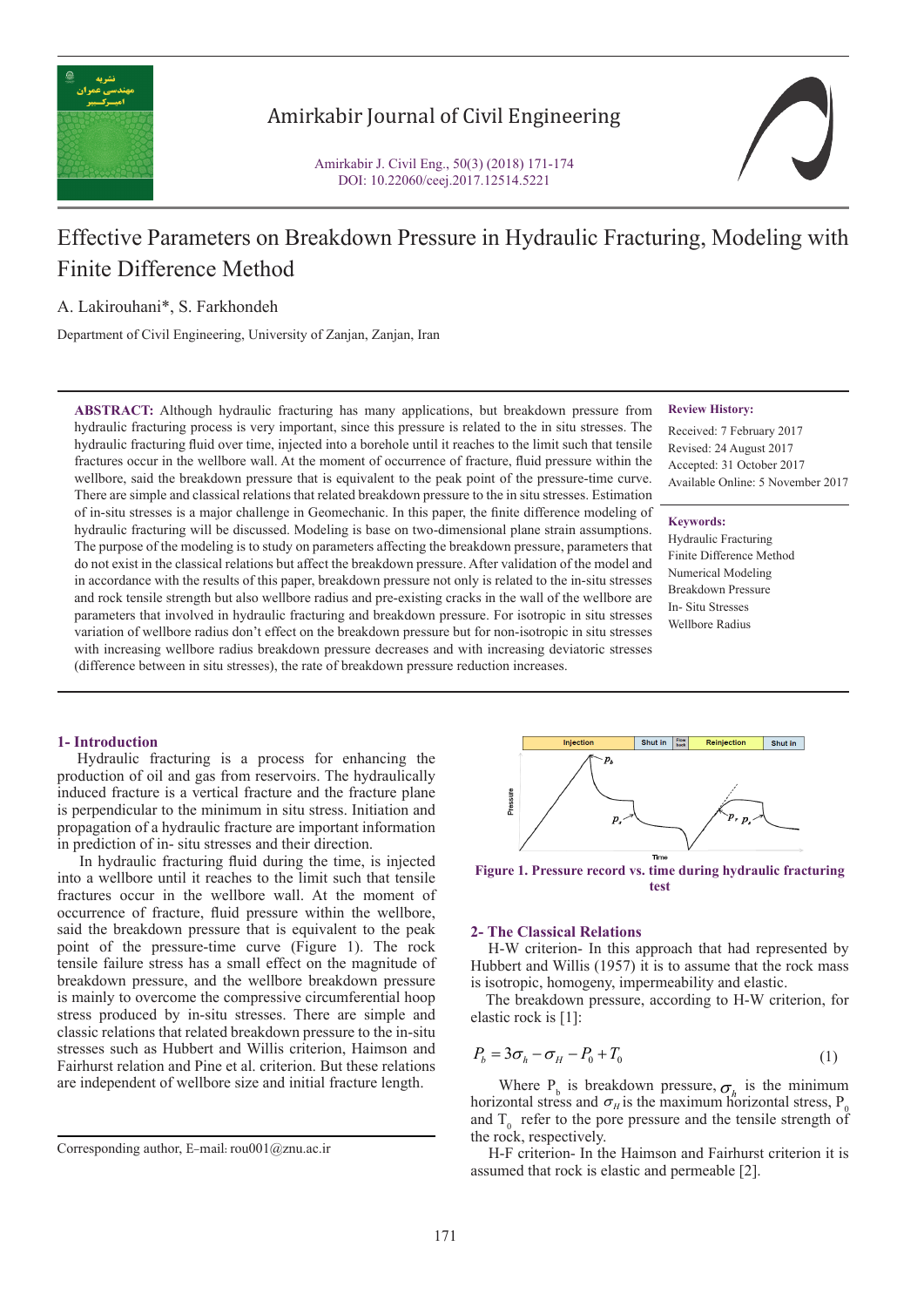$$
P_b = \frac{3\sigma_h - \sigma_H - 2\eta P_0 + T_0}{2(1 - \eta)}
$$
(2)

In this relation  $\eta$  is poroelastic parameter.

 Pine et al. criterion- In the case of the rock is non- porous, breakdown pressure can calculated based on the following equation [3]:

$$
P_b = 3\sigma_h - \sigma_H + T_0 \tag{3}
$$

#### **3- Modeling**

 Modeling is based on two-dimensional plane strain assumptions. It is assumed that the rock is linear elastic and impermeable. Also it is assumed that one of the principal stresses is perpendicular to the wellbore axis. Modeling is in that way that the inner wall of the circular borehole is subjected to the equivalent fluid pressure. Then incrementally is increased to create the first cracks in the borehole wall, this moment equals the start of failure and the pressure at that is equivalent to the breakdown pressure. Based on the theory of fracture and in accordance with the direction of in situ stresses, that tensile cracks expected to develop and expand in the direction of maximum stress. Modeling is done in two parts; without initial cracking on the borehole wall and with the initial cracks at the borehole wall. The physical properties of the models are listed in Table 1 and their geometry is shown in Figure 2.

**Table 1. Physical properties of the models [4]**

| d         | kg/m <sup>3</sup> | 2600 | Density                |
|-----------|-------------------|------|------------------------|
| K         | MPa               | 15.6 | Bulk modulus           |
| G         | MPa               | 11.7 | Shear modulus          |
| C         | MPa               | 28.4 | Cohesion               |
| $\varphi$ | degree            | 35.2 | Frictional angle       |
| T         | <b>MPa</b>        | 10   | Tensile strength       |
| a         | cm                | 25   | <b>Borehole Radius</b> |



**Figure 2. Geometry of the models**

#### **4- Results and Discussion**

 In Figure 3, the changes in breakdown pressure versus borehole radius for anisotropic stresses illustrated.

 The results of changing in breakdown pressure versus deviatoric stresses, for different tensile stresses, have been illustrated in Figure 4.

 To investigate the hydraulic fracture phenomenon in the presence of primary cracks in the borehole, the physical crack characteristics is considered such as normal and shear stiffness 70.8 and 58.8 (GPa/m) respectively, crack cohesion 28.4 (MPa) and frictional angle of 35.2 degree. The changes in breakdown pressure versus length of crack, for anisotropic stresses, showed in Figure 5.



**Figure 3. Changes in breakdown pressure versus borehole radius for anisotropic stresses**



**Figure 4. Changes in breakdown pressure versus deviatoric stresses for different tensile stresses**



**Figure 5. Changes in breakdown pressure versus length of crack for anisotropic stresses**

# **5- Conclusions**

 The purpose of the modeling is to study on parameters affecting the breakdown pressure, parameters that do not exist in the classical relations but affect the breakdown pressure. Modeling is done in two sections, without preexisting transverse cracks and with two pre-existing